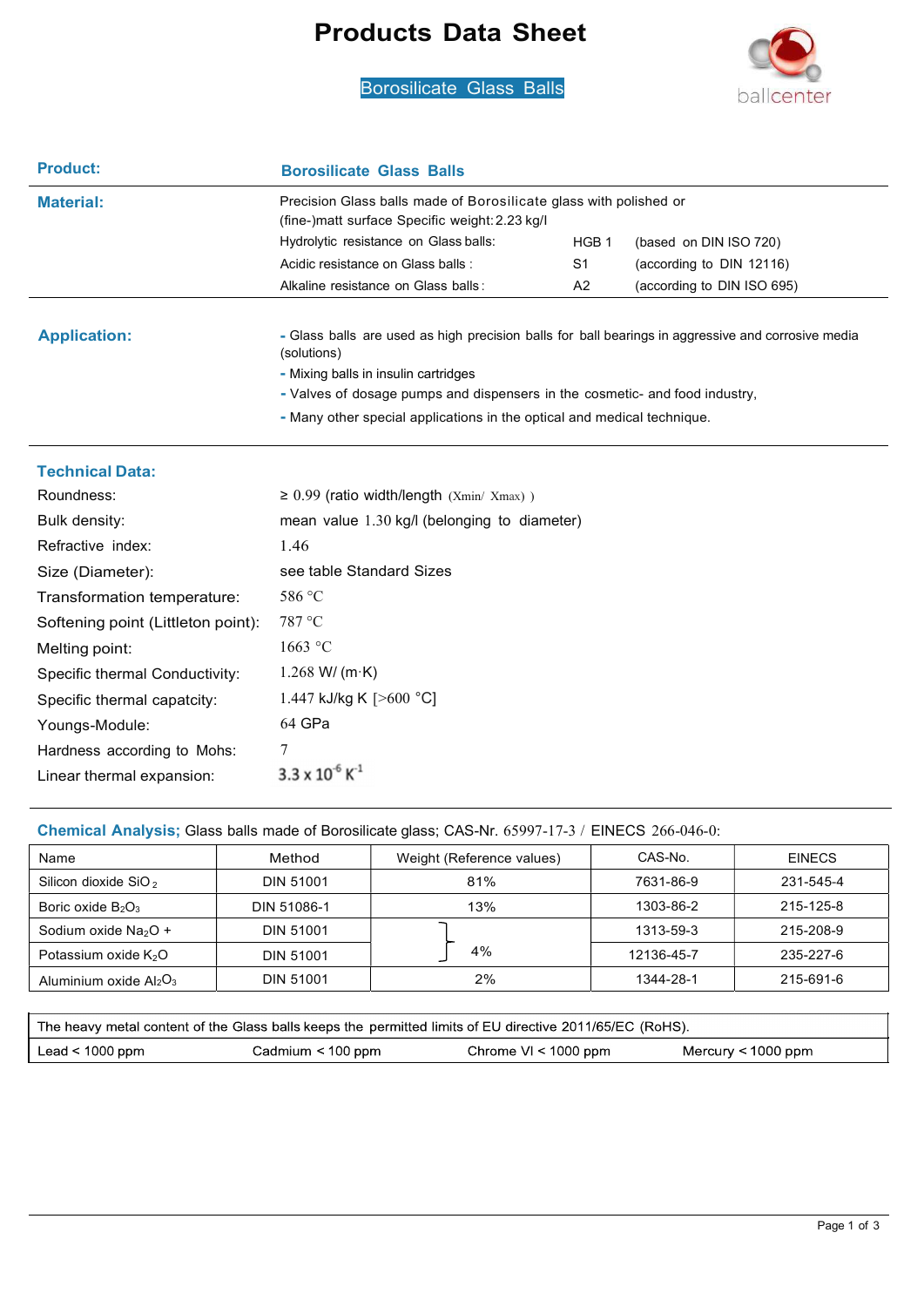# Products Data Sheet



### Borosilicate Glass Balls

### Standard Sizes (special diameters by request):

| Diameter*) |        | Tolerance**)  | Roundness**    | <b>Surface</b> | Weight per 1000<br>pieces | Amount (pieces per kg) |
|------------|--------|---------------|----------------|----------------|---------------------------|------------------------|
| 2.000 mm   |        | $+/- 0.02$ mm | $\leq 0.02$ mm | polished       | 9.34 g                    | 107,055                |
| 2.381 mm   | 3/32"  | $+/- 0.02$ mm | $\leq 0.02$ mm | polished       | 15.76 g                   | 63,448                 |
| 2.500 mm   |        | $+/- 0.02$ mm | $\leq 0.02$ mm | polished       | 18.24 g                   | 54,812                 |
| 2.700 mm   |        | $+/- 0.02$ mm | $\leq 0.02$ mm | polished       | 22.98 g                   | 43,512                 |
| 2.780 mm   |        | $+/- 0.02$ mm | $\leq 0.02$ mm | polished       | 25.09 g                   | 39,862                 |
| 3.000 mm   |        | $+/- 0.02$ mm | $\leq 0.02$ mm | polished       | 31.53g                    | 31,720                 |
| 3.175 mm   | 1/8"   | $+/- 0.02$ mm | $\leq 0.02$ mm | polished       | 37.37 g                   | 26,759                 |
| 3.400 mm   |        | $+/- 0.02$ mm | $\leq 0.02$ mm | polished       | 45.89 g                   | 21,790                 |
| 3.500 mm   |        | $+/- 0.02$ mm | $\leq 0.02$ mm | polished       | $50.06$ g                 | 19,975                 |
| 3.969 mm   | 5/32"  | $+/- 0.02$ mm | $\leq 0.02$ mm | polished       | 73.00 g                   | 13,689                 |
| 4.000 mm   |        | $+/- 0.02$ mm | $\leq 0.02$ mm | polished       | 74.73 g                   | 13,382                 |
| 4.500 mm   |        | $+/- 0.02$ mm | $\leq 0.02$ mm | polished       | 106.40 g                  | 9,398                  |
| 4.762 mm   | 3/16"  | $+/- 0.02$ mm | $\leq 0.02$ mm | polished       | 126.09 g                  | 7,931                  |
| 5.000 mm   |        | $+/- 0.02$ mm | $\leq 0.02$ mm | polished       | 145.95 g                  | 6,851                  |
| 5.500 mm   |        | $+/- 0.02$ mm | $\leq 0.02$ mm | polished       | 194.26 g                  | 5,148                  |
| 5.556 mm   | 7/32"  | $+/- 0.02$ mm | $\leq 0.02$ mm | polished       | 200.26 g                  | 4,994                  |
| 5.800 mm   |        | $+/- 0.02$ mm | $\leq 0.02$ mm | polished       | 227.82 g                  | 4,389                  |
| 6.000 mm   |        | $+/- 0.02$ mm | $\leq 0.02$ mm | polished       | 252.21 g                  | 3,965                  |
| 6.350 mm   | 1/4"   | $+/- 0.02$ mm | $\leq 0.02$ mm | polished       | 298.97 g                  | 3,345                  |
| 6.500 mm   |        | $+/- 0.02$ mm | $\leq 0.02$ mm | polished       | 320.66 g                  | 3,119                  |
| 6.747 mm   | 17/64" | $+/- 0.02$ mm | $\leq 0.02$ mm | polished       | 358.62 g                  | 2,788                  |
| 7.000 mm   |        | $+/- 0.02$ mm | $\leq 0.02$ mm | polished       | 400.50 g                  | 2,497                  |
| 7.144 mm   | 9/32"  | $+/- 0.02$ mm | $\leq 0.02$ mm | polished       | 425.72 g                  | 2,349                  |
| 7.500 mm   |        | $+/- 0.02$ mm | $\leq 0.02$ mm | polished       | 492.59 g                  | 2,030                  |
| 7.938 mm   | 5/16"  | $+/- 0.02$ mm | $\leq 0.02$ mm | polished       | 584.03 g                  | 1,712                  |
| 8.000 mm   |        | $+/- 0.02$ mm | $\leq 0.02$ mm | (fine-)matt    | 597.83 g                  | 1,673                  |
| 8.500 mm   |        | $+/- 0.02$ mm | $\leq 0.02$ mm | (fine-)matt    | 717.07 g                  | 1,395                  |
| 8.731 mm   | 11/32" | $+/- 0.02$ mm | $\leq 0.02$ mm | (fine-)matt    | 777.14 g                  | 1,287                  |
| 9.000 mm   |        | $+/- 0.02$ mm | $\leq 0.02$ mm | (fine-)matt    | 851.20 g                  | 1,175                  |
| 9.525 mm   | 3/8"   | $+/- 0.02$ mm | $\leq 0.02$ mm | (fine-)matt    | 1009.02 g                 | 991                    |
| 10.000 mm  |        | $+/- 0.02$ mm | $\leq 0.02$ mm | (fine-)matt    | 1167.63 g                 | 856                    |
| 10.319mm   | 13/32" | $+/- 0.02$ mm | $\leq 0.02$ mm | (fine-)matt    | 1282.97 g                 | 779                    |
| 10.500 mm  |        | $+/- 0.02$ mm | $\leq 0.02$ mm | (fine-)matt    | 1351.68 g                 | 740                    |
| 11.000 mm  |        | $+/- 0.02$ mm | $\leq 0.02$ mm | (fine-)matt    | 1554.11 g                 | 643                    |
| 11.112 mm  | 14/32" | $+/- 0.02$ mm | $\leq 0.02$ mm | (fine-)matt    | 1602.07 g                 | 624                    |
| 11.906 mm  | 15/32" | $+/- 0.02$ mm | $\leq 0.02$ mm | (fine-)matt    | 1970.62 g                 | 507                    |
| 12.000 mm  |        | $+/- 0.02$ mm | $\leq 0.02$ mm | (fine-)matt    | 2017.66 g                 | 496                    |
| 12.303 mm  | 31/64" | $+/- 0.02$ mm | $\leq 0.02$ mm | (fine-)matt    | 2174.39 g                 | 460                    |
| 12.500 mm  |        | $+/- 0.02$ mm | $\leq 0.02$ mm | (fine-)matt    | 2280.52 g                 | 438                    |
| 12.700 mm  | 1/2"   | $+/- 0.02$ mm | $\leq 0.02$ mm | (fine-)matt    | 2391.75 g                 | 418                    |
| 13.000mm   |        | $+/- 0.02$ mm | $\leq 0.02$ mm | (fine-)matt    | 2565.28 g                 | 390                    |
| 13.494 mm  | 17/32" | $+/- 0.02$ mm | $\leq 0.02$ mm | (fine-)matt    | 2868.97 g                 | 349                    |
| 14.000 mm  |        | $+/- 0.02$ mm | $\leq 0.02$ mm | (fine-)matt    | 3203.97 g                 | 312                    |
|            |        |               |                |                |                           |                        |